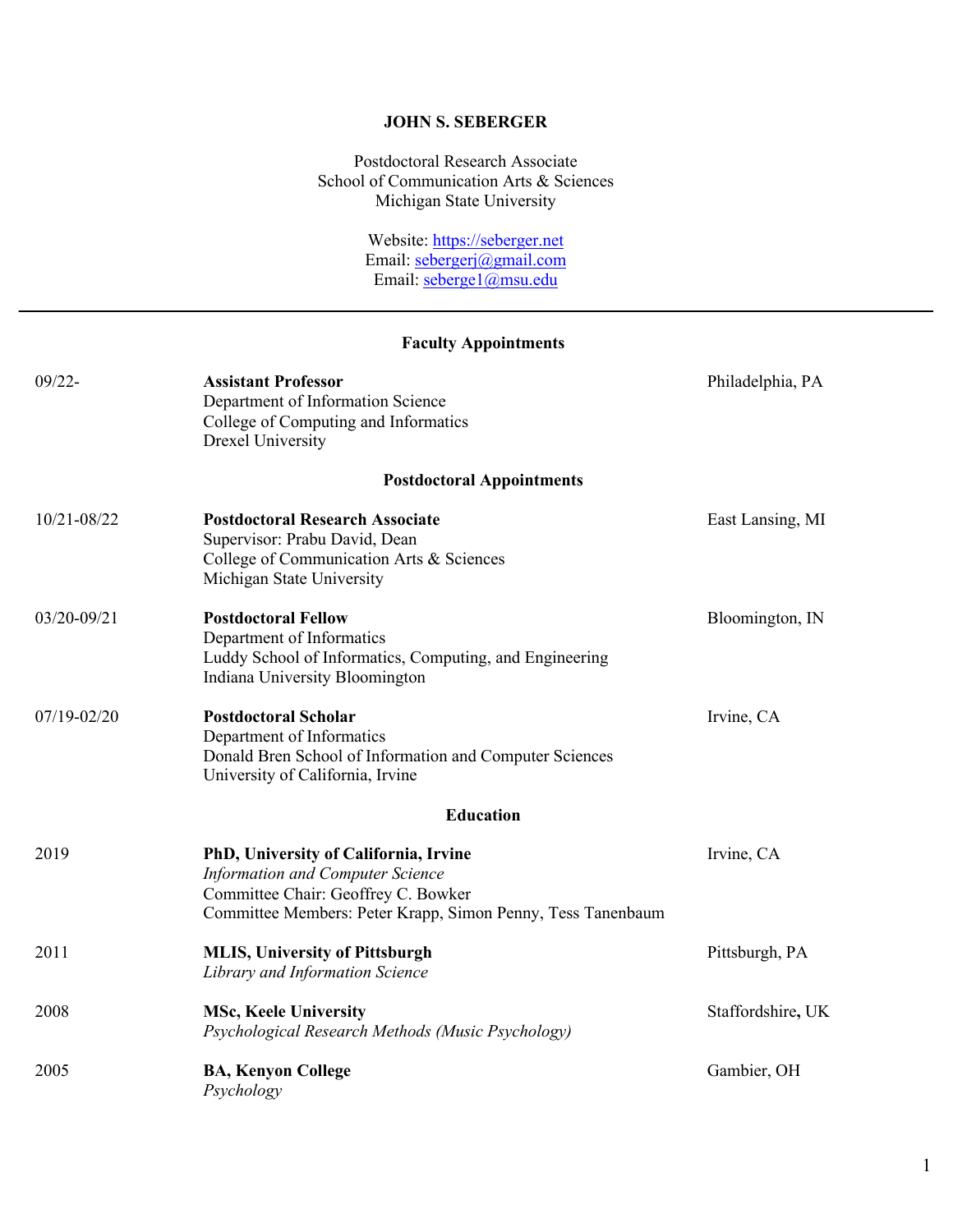|                       | <b>Funding</b>                                                                  |
|-----------------------|---------------------------------------------------------------------------------|
| <b>Grants Awarded</b> |                                                                                 |
| G1.                   | \$105k (PI) – Open-Ended Grant, Internet of Things Group, Intel, 2014-2019      |
|                       | <b>Awards and Honors</b>                                                        |
| AH12.                 | $£10k - NOMIS$ Fellowship, Bauhaus University Weimar, 2022                      |
| <b>AH11.</b>          | CHI'22 Best Paper Award (Top 1% of Submissions), 2022                           |
| <b>AH10.</b>          | ASIS&T SIG SI Social Informatics Best Paper Award, 2021                         |
| AH9.                  | $$1k$ – Open Access Publishing Award (IU), 2021                                 |
| <b>AH8.</b>           | CHI'21 Best Paper Honorable Mention (Top 5% of Submissions), 2021               |
| AH7.                  | US Department of Education GAANN Fellowship (AY2018-2019)                       |
| <b>AH6.</b>           | US Department of Education GAANN Fellowship (AY2017-2018)                       |
| AH5.                  | US Department of Education GAANN Fellowship (AY2016-2017)                       |
| AH4.                  | Rob Kling Memorial Fellowship (2014-2015)                                       |
| AH3.                  |                                                                                 |
| AH2.                  | Intel Science and Technology Center for Social Computing Fellowship (2013-2014) |
| AH1.                  | $$5k$ – Chair's Award (UCI), 2012                                               |
|                       | Intel Science and Technology Center for Social Computing Fellowship (2014-2015) |

# **Publications1**

(**\*** denotes peer-reviewed; ^ denotes lightly reviewed; † denotes presentation, poster, or panel; ° denotes workshop paper; #COVID-Cancelled; \* denotes award)

### **Archival Articles (e.g., Journal Articles, ACM Proceedings)**

| $AA11.*$ | Seberger, J. S., Shklovski, I., Swiatek, E., & Patil, S. (2022). Still Creepy After All These Years: The |
|----------|----------------------------------------------------------------------------------------------------------|
|          | Normalization of Affective Discomfort in App Use. In CHI Conference on Human Factors in Computing        |
|          | Systems (CHI '22) (Best Paper Award) (Accepted outright, acceptance rate: 14%)                           |
| $AA10.*$ | Seberger, J. S. & Shaffer, G. (2021). Changing the Rules of Play in Long Beach, California: Smart        |
|          | Cities, Infrastructure, and the Well-Played Game. International Journal of Human-Computer Interaction.   |
| $AA9.*$  | Seberger, J. S. & Patil, S. (2021). Post-COVID Public Health Surveillance and Privacy Concerns in the    |
|          | United States: Scenario-Based Interview Study. JMIR mHealth uHealth. (IF = 4.72) DOI:                    |
|          | https://doi.org/10.2196/30871                                                                            |
| $AA8.*$  | Seberger, J. S. (2021). Into the Archive of Ubiquitous Computing: The Data Perfect Tense and the         |
|          | Historicization of the Present. Journal of Documentation. https://doi.org/10.1108/JD-11-2020-0195        |
| $AA7.*$  | Seberger, J.S. (2021). Reconsidering the user in IoT: the subjectivity of things. Personal & Ubiquitous  |
|          | Computing, 25(3), 525-533. https://doi.org/10.1007/s00779-020-01513-0                                    |
| $AA6.*$  | Seberger, J. S., Llavore, M., Wyant, N., Shklovski, I., & Patil, S. (2021). Empowering Resignation:      |
|          | There's an app for that. In CHI Conference on Human Factors in Computing Systems (CHI '21), May 8–       |
|          | 13, 2021, Yokohama, Japan. ACM, New York, NY, USA, 18 pages. (Best Paper Honorable Mention               |
|          | <b>Award</b> ) https://doi.org/10.1145/3411764.3445293. (Acceptance rate: 26.3%)                         |
| $AA5.*$  | Seberger, J. S., & Patil, S. 2021. Us and Them (and It): Social Orientation, Privacy Concerns, and       |
|          | Expected Use of Pandemic-Tracking Apps in the United States. In CHI Conference on Human Factors in       |
|          | Computing Systems (CHI '21), May 8-13, 2021, Yokohama, Japan. ACM, New York, NY, USA, 19                 |
|          | pages. https://doi.org/10.1145/3411764.3445485 (Acceptance rate: 26.3%)                                  |

<sup>&</sup>lt;sup>1</sup> ACM conference publications (e.g., CHI, CSCW) undergo a rigorous, multi-stage peer review process and are considered top tier journal publications in HCI. Where appropriate, acceptance rates are included above.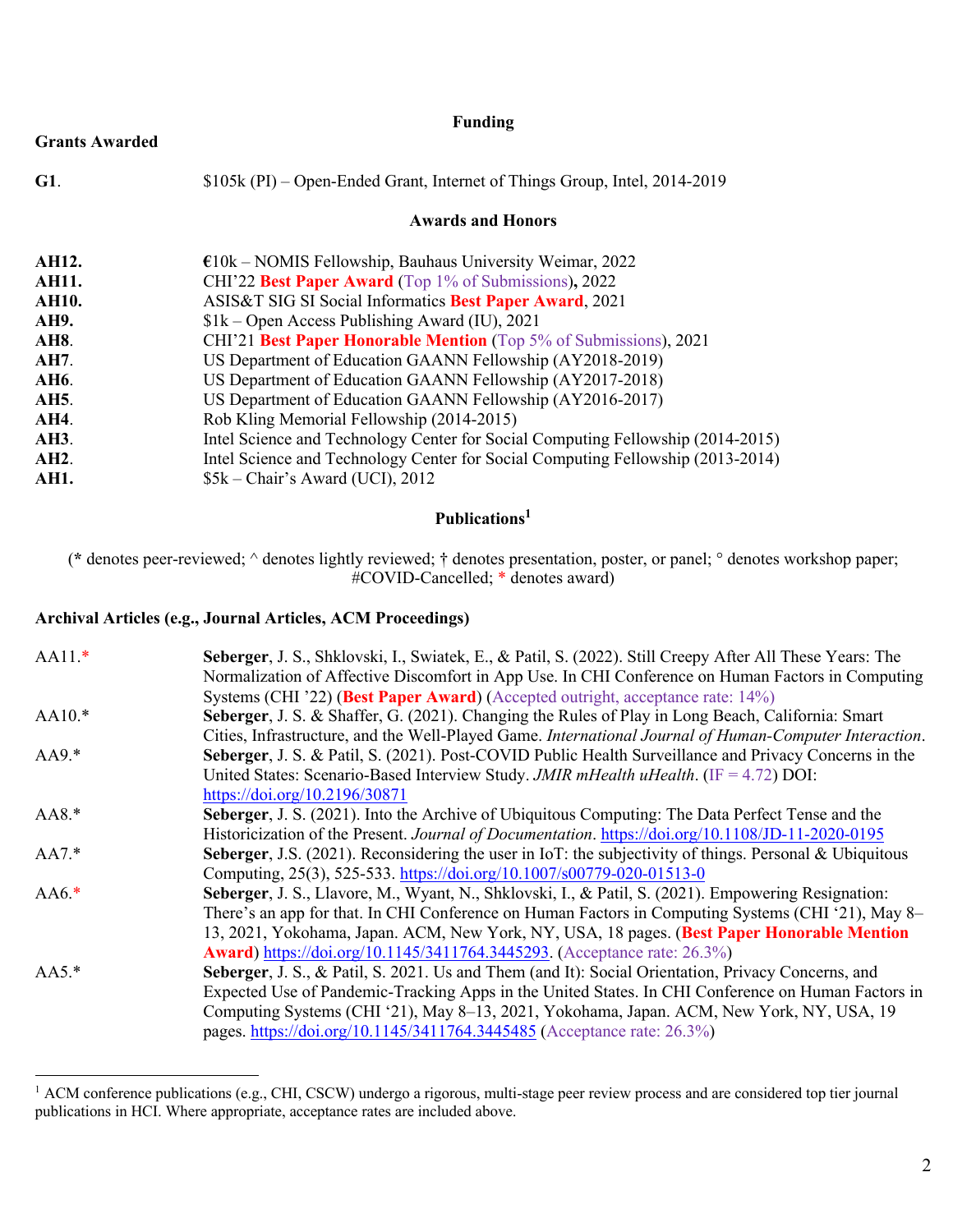| $AA4.*$                | Seberger, J. S. & Slaughter, R. A. (2020). The Mystics and Magic of Latent Space: Seeing the Unseen.<br>Membrana - Journal of Photography. https://doi.org/10.47659/m8.088.art                                                                                                                                         |
|------------------------|------------------------------------------------------------------------------------------------------------------------------------------------------------------------------------------------------------------------------------------------------------------------------------------------------------------------|
| $AA3.*$                | Seberger J. S. (2020) Bridging DH and Humanistic HCI. In: Sundqvist A., Berget G., Nolin J.,<br>Skjerdingstad K. (eds) Sustainable Digital Communities. iConference 2020. Lecture Notes in Computer<br>Science, vol 12051. Springer, Cham. https://doi.org/10.1007/978-3-030-43687-2 72. (Accept rate: 30%)            |
| $AA2.*$                | Seberger, J. S. & Bowker, G. (2020). Humanistic Infrastructure Studies: Hyper-Functionality and the<br>Experience of the Absurd. Information, Communication and Society.<br>https//doi.org/10.1080/1369118X.2020.1726985 (ASIS&T SIG SI Social Informatics Best Paper<br><b>Award, 2021)</b>                           |
| $AA1.*$                | Seberger, J. S. (2018). The affordances of inscribed mediation: Troubling the subject/object dichotomy in<br>knowledge production. Proceedings of A Body of Knowledge – Embodied Cognition and the Arts<br>Conference CTSA UCI, December 8 - 10 2016, Irvine, California.<br>https://escholarship.org/uc/item/5pq1d76d |
| <b>Book Chapters</b>   |                                                                                                                                                                                                                                                                                                                        |
| $BC1.*$                | Seberger, J. S. & Bowker, G. (2021). 'Values' in <i>Uncertain Archives</i> , Nanna Bonde Thylstrup, Daniela<br>Agostinho, Annie Ring, Catherine D'Ignazio and Kristin Veel (Eds). MIT Press.                                                                                                                           |
| <b>Workshop Papers</b> |                                                                                                                                                                                                                                                                                                                        |
| WP3. $\sim$ #          | Seberger, J. S. (2020). Towards the Preservative Present: Living in the Future Perfect of Data.<br>iConference Workshop: About Time. Boras, Sweden.                                                                                                                                                                    |
| WP2. $\wedge^{\circ}$  | Seberger, J. S. (2019). Big Data, the Archive, and the Preservative Present. Position Paper. Workshop on<br>Fostering Historical Research in CSCW & HCI. CSCW 2019, Austin, Texas. Available at:<br>https://www.dropbox.com/s/6pbi2byun2slo5r/CSCW%20Preservative%20Present%20Final.docx?dl=0                          |
| WP1. $\wedge^{\circ}$  | Seberger, J. S. (2019). (They're All) Eve's Things. Workshop on Ubiquitous Privacy: Research and<br>Design for Mobile and IoT Platforms. CSCW 2019, November 9, 2019. Austin, Texas. Available at:<br>https://www.dropbox.com/s/15ovfly375jb000/6-<br>CSCW%20IoT%20Privacy%20Position%20Paper%20v6.pdf?dl=0            |

### **Non-Archival Conference Materials**

| NACM7.*              | <b>Shaffer, G., &amp; Seberger, J. S. (2021).</b> Negotiating smartness: How Long Beach, California residents<br>perceive their city's increasing use of smart city technologies. 71 <sup>st</sup> Annual International Communication<br>Association Conference (ICA'21), May 27-31, 2021, Denver, CO (Virtual). |
|----------------------|------------------------------------------------------------------------------------------------------------------------------------------------------------------------------------------------------------------------------------------------------------------------------------------------------------------|
| NACM <sub>6.</sub> ^ | Seberger, J. S. (2019). Gathering Again Anew: Subjects, Objects, and the Body-as-Media in IoT. Media<br>Ecology Association 2019, June 27-30, 2019. University of Toronto and St. Michael's College, Toronto,<br>Ontario.                                                                                        |
| NACM5.^†             | Seberger, J. S. & Bowker, G. (2018). Towards the Infrastructural Absurd. "Translating the Unbearable"<br>University of California – Irvine, Department of Comparative Literature, March 1, 2018.                                                                                                                 |
| NACM4.*              | Seberger, J. S. (2015). How long is now? The 'digital' in DH. DH2015, June $29 - \text{July } 3$ , 2015. Sydney,<br>Australia.                                                                                                                                                                                   |
| $NACM3.*$            | Seberger, J. S. (2014). Generative troubling in emerging archival forms. DH2014, July 8-11, 2014.<br>Lausanne, Switzerland.                                                                                                                                                                                      |
| NACM2. <sup>†</sup>  | Seberger, J. S., Echenique, A., & Lustig, C. (2013). Music for labs. Society for the Social Study of<br>Science (4S). October 9-12, 2013, San Diego, CA                                                                                                                                                          |
| NACM1.†              | Sylvester, N. M., Slota, S., & Seberger, J. S. (2013). Leveling the stage? Performance curation and<br>embodied knowledge as knowledge infrastructure. Society for the Social Study of Science (4S). October<br>9-12, 2013. San Diego, CA.                                                                       |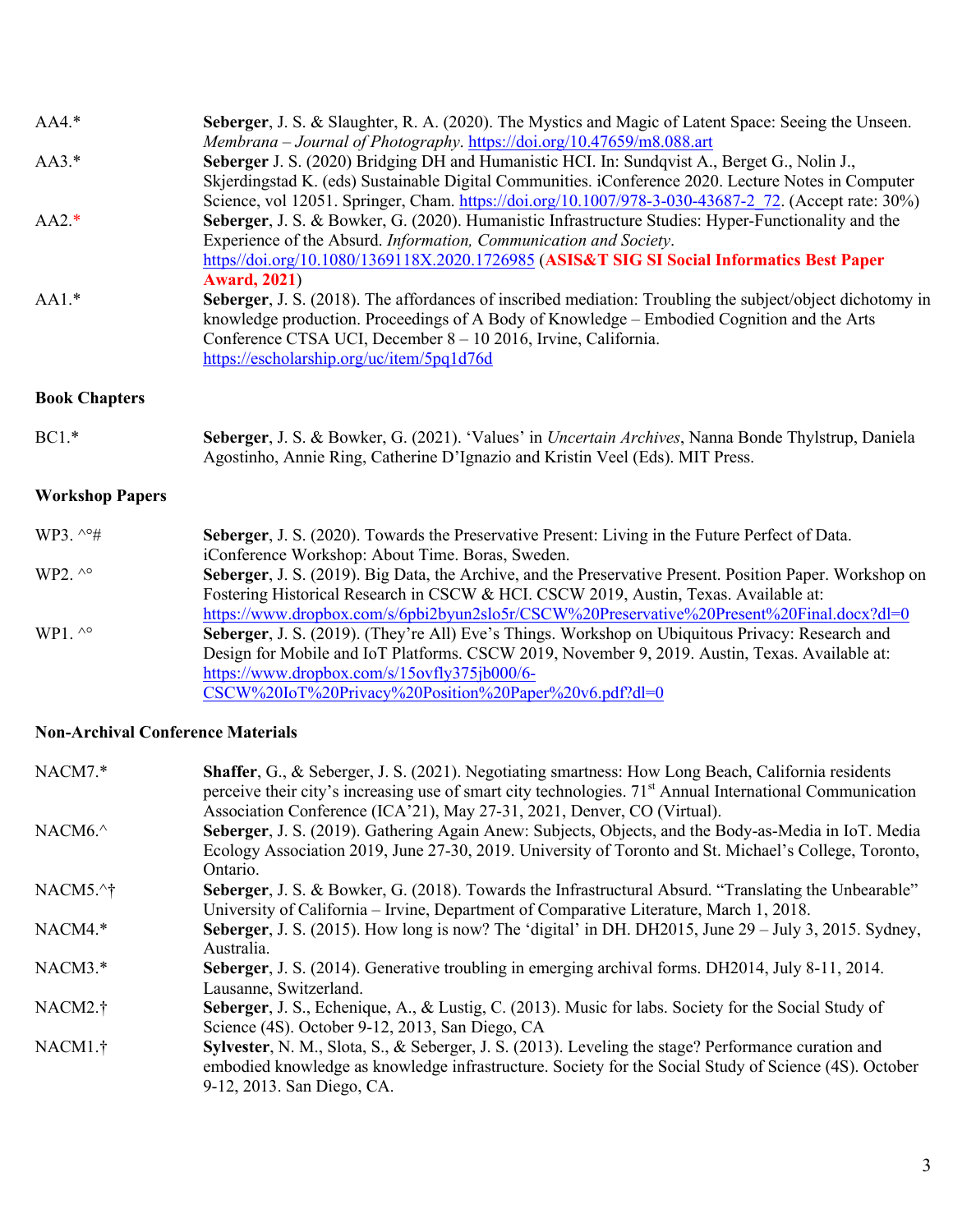## **Chaired Conference Panels**

| $CCP2.^{\wedge}$ †       | Stark, L., Seberger, J. S., Lemus, O. (2021). (Co-Chair) Panel: Future Histories of Data and Databases.<br>Society for the Social Study of Science.                                                                                                                                        |
|--------------------------|--------------------------------------------------------------------------------------------------------------------------------------------------------------------------------------------------------------------------------------------------------------------------------------------|
| $CCP1.^{\wedge}$ †       | Seberger, J. S. (2019). (Chair.) Panel: STS Meets Media Studies. Society for the Social Study of Science.<br>Panelists included: Heather Wiltse, Garnet Hertz, Sebastian Giessmann, and Melissa Gregg. September 4-<br>7, 2019. New Orleans.                                               |
| <b>Theses</b>            |                                                                                                                                                                                                                                                                                            |
| T <sub>2</sub> .         | Seberger, J. S. (2019). Becoming Objects: IoT, the Archive, and the Transformation of the Human.<br>Doctoral Dissertation, University of California - Irvine. Irvine, CA.                                                                                                                  |
| T1.                      | Seberger, J. S. (2008). The song remains the same: An adapted systems model of songwriting. M.Sc.<br>Thesis, Keele University. Staffordshire, UK.                                                                                                                                          |
| <b>Technical Reports</b> |                                                                                                                                                                                                                                                                                            |
| TR1.                     | Knobel, C., Bowker, G., Larsen, R., & Seberger, J. (2012). Emerging configurations of knowledge<br>expression: A digital report of a National Science Foundation workshop on "Emerging Configurations of<br>the Virtual and the Real." Chicago, Il. March 20-12, 2011. NSF Grant #1042697. |
| <b>Media Appearances</b> |                                                                                                                                                                                                                                                                                            |
| MA <sub>2</sub> .        | Albergotti, R (Aug 12, 2021). "He predicted the dark side of the Internet 30 years ago. Why did no one<br>listen?" Washington Post. https://www.washingtonpost.com/technology/2021/08/12/philip-agre-ai-<br>disappeared/ (quoted)                                                          |
| MA1.                     | Seberger, J. S. (2021). Guest, "The Science Before the Storm" NSF-sponsored Podcast. (Recorded June<br>$17, 2021$ ).                                                                                                                                                                       |
| <b>Invited Talks</b>     |                                                                                                                                                                                                                                                                                            |
| IT19.                    | Seberger, J. S. (2022). If You Don't Like the Weather, Wait a Minute: IoT and The Climatization of the<br>Self. Bauhaus University Weimar. June 22, 2022.                                                                                                                                  |
| IT18.                    | Seberger, J. S. (2022). Digital infrastructure, affective privacy, and the experience of being a user: An<br>agenda for existentialist and dignity-driven computing. CCI, Drexel University. January 20, 2022.                                                                             |
| IT17.                    | Seberger, J. S. (2022). IT and the experience of being a user: An agenda for dignity driven technology.<br>SoIT, University of Cincinnati. January 10, 2022.                                                                                                                               |
| IT16.                    | Seberger, J. S. (2021). Affective privacy and an agenda for dignity-driven informatics. CEHC, The<br>University at Albany. November 16, 2021.                                                                                                                                              |
| IT15.                    | Seberger, J. S. (2021). Hyper-functionality and the Experience of the Absurd, or Infrastructural<br>Alienation as a Common Call to Justice. Best Paper Award Presentation, 17 <sup>th</sup> Annual ASIS&T SIG SI<br>Workshop. October 29, 2021.                                            |
| IT14.                    | Seberger, J. S. (2021). Power and Justice in the App Culture: Furthering the Agenda for an Existentialist<br>HCI. Syracuse University, March 22, 2021.                                                                                                                                     |
| IT13.                    | Seberger, J. S. (2020). Things are People, Too: The Ontological Complexity of Things in IoT. Guest<br>Lecture: Eloquent Objects (ART 160, ART 246, & ICS 190). Claire Trevor School of the Arts, University<br>of California, Irvine. February 4, 2020.                                    |
| IT12.                    | Seberger, J. S. (2020). Imagining Ourselves Happy: Towards the Aspirational Data Doppelganger.<br>Security and Privacy in Informatics, Computing and Engineering Colloquium. Indiana University -<br>Bloomington. January 16, 2020.                                                        |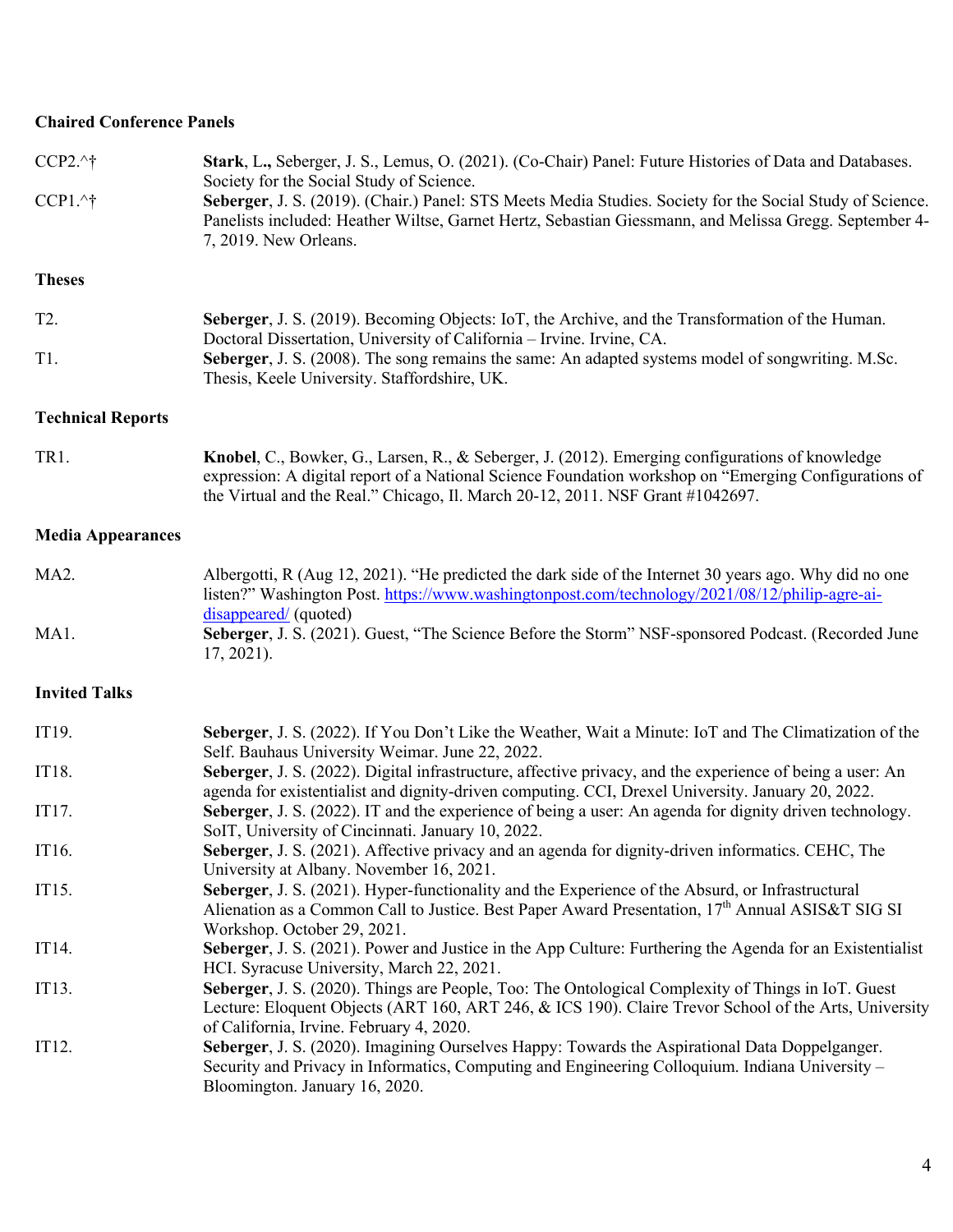| IT11.             | Seberger, J. S. (2019). The Ethics of the Data Doppelganger. 4 <sup>th</sup> Annual UCI Postdoctoral Scholar<br>Research Symposium. (One of ten invited speakers from all postdocs across campus.) CalIT2, University<br>of California, Irvine. September 13, 2019.                                                        |
|-------------------|----------------------------------------------------------------------------------------------------------------------------------------------------------------------------------------------------------------------------------------------------------------------------------------------------------------------------|
| IT10.             | Krapp, P., & Seberger, J. S. (2019). Dumb Things. Questions from the Prehistory of the Smart Home.<br>SURF-IoT Symposium. CalIT2, University of California, Irvine. August 1, 2019.                                                                                                                                        |
| IT9.              | Seberger, J. S. (2019). Move to the Beat of You: FitBit, Temporality, and the Ontology of the Self. In<br>Sync Closing Colloquium, Center for Advanced Study, Norwegian National Academy of Science and<br>Letters, Oslo, Norway. June 27-30, 2019.                                                                        |
| IT <sub>8</sub> . | Seberger, J. S. (2019). Analyzing the Imaginary of IoT Through Advertisements. Guest lecture for<br>IN4MATX 161. Donald Bren School of Information and Computer Science, University of California -<br>Irvine. February 5, 2019.                                                                                           |
| IT7.              | de Bolla, P., Jordheim, H., Warner, W., Bowker, G., Bender, J., & Seberger, J.S. (2018). RexDex &<br>RexPro: Possibilities for Blockchain Technology in Representing the Provenance of Online News.<br>Seventh Annual Re: Enlightenment Exchange (Praxis). April 5-8, 2018. Stanford University, Palo Alto,<br>California. |
| IT <sub>6</sub> . | Seberger, J. S. (2018). Scale, Enlightenment Mediation, and IoT. Seventh Annual Re: Enlightenment<br>Exchange (Praxis). April 5-8, 2018. Stanford University, Palo Alto, California.                                                                                                                                       |
| IT <sub>5</sub> . | Seberger, J.S. (2018). Intellectual Generosity. Introduction to Geoffrey C. Bowker's Donald Bren<br>Professorship of ICS Lecture. Donald Bren School of Information and Computer Science, University of<br>California - Irvine.                                                                                            |
| IT4.              | Seberger, J.S. (2018). Introduction to the Social Analysis of Internet of Things. Guest lecture for<br>IN4MATX 161. Donald Bren School of Information and Computer Science, University of California -<br>Irvine. March 20, 2018.                                                                                          |
| IT3.              | Seberger, J. S. (2015). Sapere aude in a contemporary context. Fifth annual Re: Enlightenment exchange.<br>May 17, 2015. University of Oslo, Oslo, Norway.                                                                                                                                                                 |
| IT <sub>2</sub> . | Bowker, G., Knobel, C., & Seberger, J. S. (2013). Emerging modes of knowledge expression. Annual<br>meeting of the Western Humanities Alliance (WHA). November 1, 2013. San Diego, CA.                                                                                                                                     |
| IT <sub>1</sub> . | Seberger, J. S. (2013). Music for labs & Feverbook. Intel Science and Technology Center for Social<br>Computing, University of California, Irvine, November 26, 2013. Irvine, CA.                                                                                                                                          |
|                   | <b>Teaching</b>                                                                                                                                                                                                                                                                                                            |
| T <sub>6</sub> .  | Guest Instructor, Claire Trevor School of Art & Donald Bren School of Information and Computer<br>Science, University of California, Irvine. ART 160, ART 246, & ICS 190 "Eloquent Objects." Professor:<br>Dr. Simon Penny. Winter 2020.                                                                                   |
| T5.               | Instructor, Donald Bren School of Information and Computer Sciences, University of California, Irvine.<br>IN4MATX 161, "Social Analysis of Computerization (Discussion Group 2)" (Fall 2016).                                                                                                                              |
| T4.               | Instructor, Donald Bren School of Information and Computer Sciences, University of California, Irvine.<br>IN4MATX 161, "Social Analysis of Computerization (Discussion Group 1)" (Fall 2016).                                                                                                                              |
| T3.               | Teaching Assistant, Donald Bren School of Information and Computer Sciences, University of<br>California, Irvine. IN4MATX 161, "Social Analysis of Computerization." Professor: Dr. Geoffrey C.<br>Bowker. (Fall 2016).                                                                                                    |
| T <sub>2</sub> .  | Teaching Assistant, Donald Bren School of Information and Computer Sciences, University of<br>California, Irvine. I&C Sci 4, "Human Factors/Web." Professor: Dr. Matthew Bietz. (Winter 2015).                                                                                                                             |
| T <sub>1</sub> .  | Teaching Assistant, Donald Bren School of Information and Computer Sciences, University of<br>California, Irvine. I&C Sci 3, "Internet Technologies and Society." Professor: Dr. Judith Gregory. (Fall<br>2014).                                                                                                           |
|                   | <b>Diversity-Centered Mentoring</b>                                                                                                                                                                                                                                                                                        |

# M6. **Mentor**, Center of Excellence for Women & Technology, Indiana University. AY2021-22.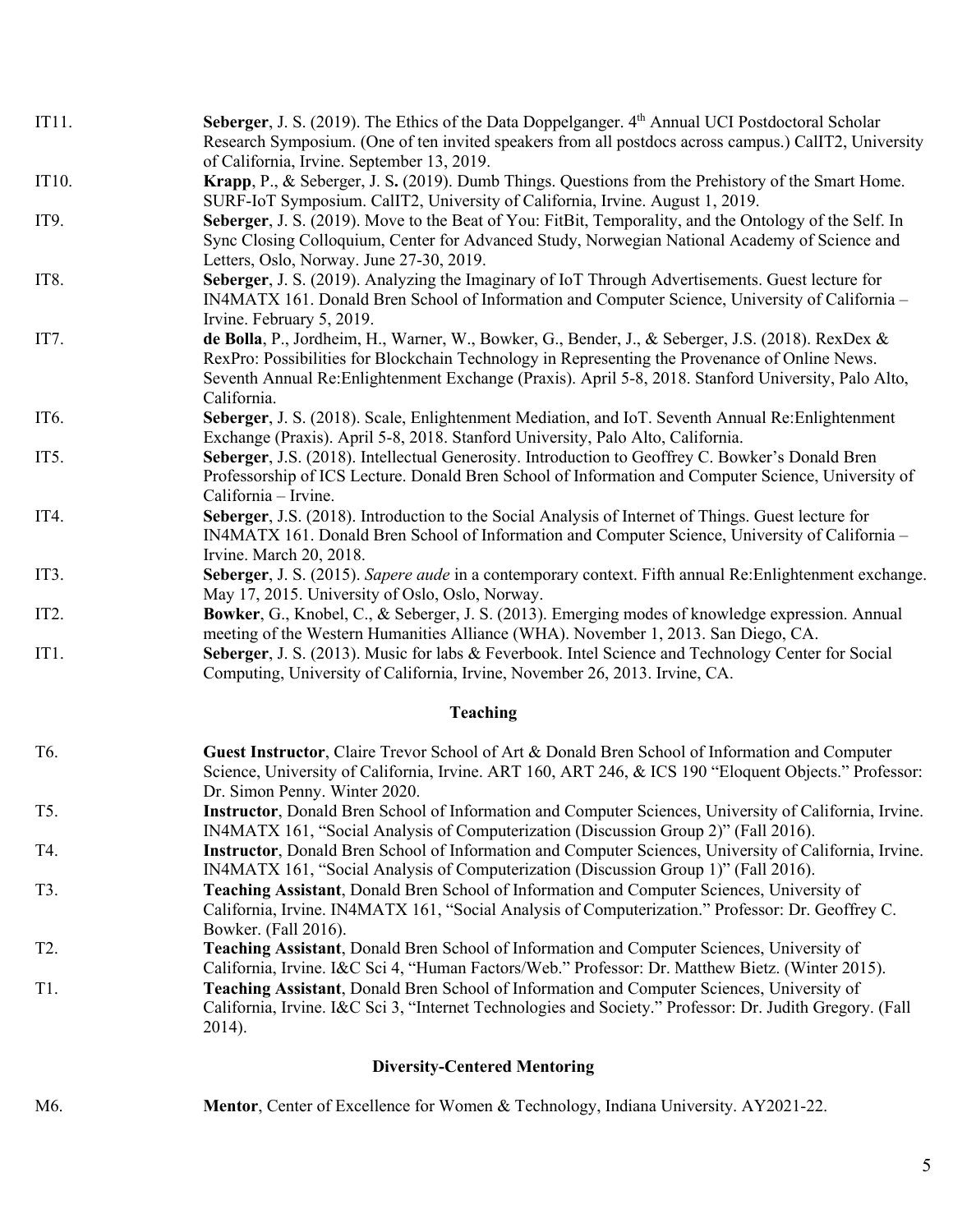|         | <b>Student:</b> Emily Swiatek (4 <sup>th</sup> Year Undergrad)<br><b>Student:</b> Sarah Robertson (2 <sup>nd</sup> Year Undergrad)                 |
|---------|----------------------------------------------------------------------------------------------------------------------------------------------------|
|         | <b>Student:</b> Amangul Hydyrova (2 <sup>nd</sup> Year Undergrad)                                                                                  |
| M5.     | Mentor, PROST Lab, Department of Informatics, Indiana University, AY2020-2021, 2021-2022.                                                          |
|         | Student: Dalia Khan (PhD Student)                                                                                                                  |
|         | Student: Tania Ghafourian (PhD Student)                                                                                                            |
| M4.     | Mentor, GROUPS STEM Summer Research Experience, Indiana University. Summer 2021.                                                                   |
|         | <b>Student:</b> Sariah Fincher (1 <sup>st</sup> Year Undergrad)                                                                                    |
| M3.     | Mentor, Center of Excellence for Women & Technology, Indiana University. AY2020-21.                                                                |
|         | <b>Student:</b> Emily Swiatek (3 <sup>rd</sup> Year Undergrad)                                                                                     |
|         | <b>Student:</b> Sarah Robertson (1 <sup>st</sup> Year Undergrad)                                                                                   |
|         | <b>Student:</b> Amangul Hydyrova (1 <sup>st</sup> Year Undergrad)                                                                                  |
| M2.     | Mentor, GROUPS STEM Summer Research Experience, Indiana University. Summer 2020.                                                                   |
|         | <b>Student:</b> Jenny Zual (1 <sup>st</sup> Year Undergrad)                                                                                        |
| M1.     | Mentor, SURF-IoT. Summer Undergraduate Research Fellowship. UC- Irvine. Summer 2019.                                                               |
|         | <b>Student:</b> Akif Khan (2 <sup>nd</sup> Year Undergrad)                                                                                         |
|         |                                                                                                                                                    |
|         | <b>Workshops &amp; Retreats</b>                                                                                                                    |
| W9.     | Re: Enlightenment Exchange (8 <sup>th</sup> Annual Exchange) (Co-Organizer). Long Beach, California. May,                                          |
|         | 2020. (Conducted virtually re: COVID-19).                                                                                                          |
| W8.     | Fostering Historical Research in CSCW & HCI. CSCW 2019, Austin, TX, USA.                                                                           |
| W7.     | Ubiquitous Privacy: Research and Design for Mobile and IoT Platforms. CSCW 2019, Austin TX, USA.                                                   |
| W6.     | In Sync Closing Colloquium, Center for Advanced Study, Norwegian National Academy of Science and                                                   |
|         | Letters, Oslo, Norway. June, 2019.                                                                                                                 |
| W5.     | CSST Summer Research Institute. Rutgers University. June 2019.                                                                                     |
| W4.     | Re:Enlightenment Exchange (Praxis). Stanford University. May 2018.                                                                                 |
| W3.     | Re: Enlightenment Exchange (5 <sup>th</sup> Annual Exchange). University of Oslo, Norway. May 2015.                                                |
| W2.     | SoCal STS Retreat. Anza-Borrego, California. February, 2013.                                                                                       |
| W1.     | Values in Design Summer Workshop. University of California, Irvine. September 2012.                                                                |
|         | <b>Academic and Relevant Professional Appointments</b>                                                                                             |
| ARPA13. | <b>NOMIS/International Fellow, Bauhaus University Weimar. Sponsor: Bernhard Siegert. (June-July</b>                                                |
|         | 2022).                                                                                                                                             |
| ARPA12. | Postdoctoral Research Associate, College of Communication Arts & Sciences, Michigan State                                                          |
|         | University. Supervisor: Prabu David (Dean). (October 2021-Present)                                                                                 |
| ARPA11. | Postdoctoral Fellow, PROST Lab, School of Informatics, Computing, and Engineering, Indiana                                                         |
|         | University – Bloomington. Supervisor: Sameer Patil. (March 2020-September 2021).                                                                   |
| ARPA10. | Postdoctoral Scholar, Department of Informatics, Donald Bren School of Information and Computer                                                    |
|         | Sciences, University of California, Irvine. Supervisor: Geoffrey C. Bowker (July 2019–February 2020).                                              |
| ARPA9.  | <b>GAANN Fellow</b> (Graduate Student Researcher), Donald Bren School of Information and Computer                                                  |
|         | Sciences, University of California, Irvine. (Fall 2016-Spring 2019).                                                                               |
| ARPA8.  | Rob Kling Memorial Fellow (Graduate Student Researcher), Donald Bren School of Information and                                                     |
|         | Computer Sciences, University of California, Irvine. Supervisor: Geoffrey C. Bowker (2014-2015).                                                   |
| ARPA7.  | <b>ISTC-Social Graduate Research Fellow</b> , Intel Science and Technology Center for Social Computing,                                            |
|         | University of California, Irvine (2013-2015).                                                                                                      |
| ARPA6.  | Graduate Student Researcher, School of Information Sciences, University of Pittsburgh. NSF Grant                                                   |
|         | #1042697. Supervisors: Drs. Geoffrey C. Bowker and Cory Knobel (Winter-Summer 2012).                                                               |
| ARPA5.  | Analyst, Behavioral Measurement Database Services (Producer of the HaPI database), Pittsburgh, PA.<br>Supervisor: Dr. Evelyn Perloff. (2010-2011). |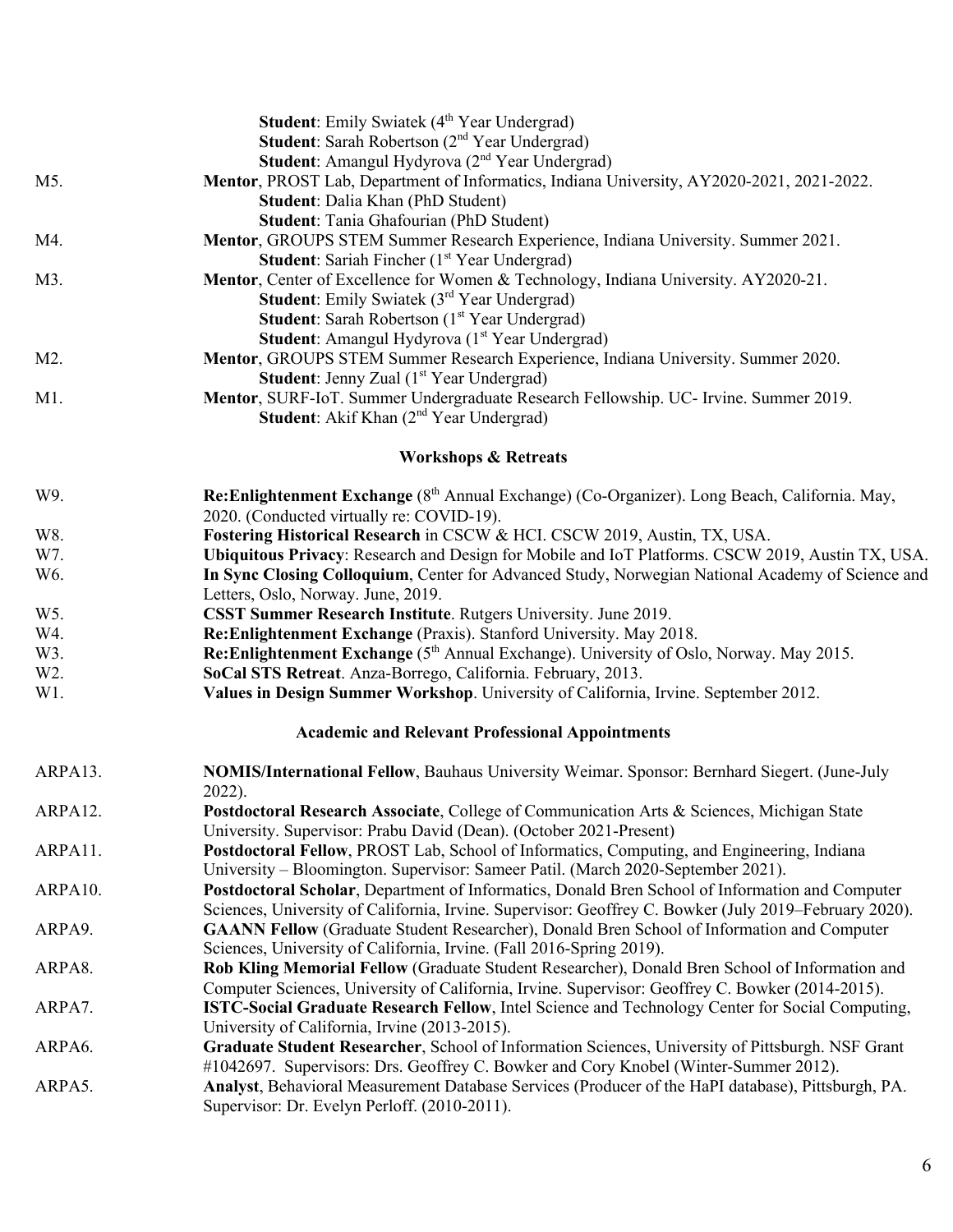| ARPA4.              | Archivist, Theodore M. Finney Music Library, University of Pittsburgh, Pittsburgh, PA. (2010).                  |
|---------------------|-----------------------------------------------------------------------------------------------------------------|
| ARPA3.              | <b>Research Supervisor (Undergraduate Projects), Department of Psychology (Music Psychology), Keele</b>         |
|                     | University (Winter 2008)                                                                                        |
| ARPA <sub>2</sub> . | Research Apprentice, Department of Psychology, Keele University. Factors contributing to the                    |
|                     | development of public opinion regarding civilian casualties in armed conflict. Supervisor: Prof. John           |
|                     | Sloboda. (Winter-Summer 2008)                                                                                   |
| ARPA1.              | <b>Project Assistant, Case File Management for former Asst. US Att. Anthony R. Valukas, Jenner &amp; Block,</b> |

#### **Reviewer Service**

| S23.   | Peer Reviewer for IEEE Pervasive Computing (2022)                                                                                                                                                                                                                                                                                      |
|--------|----------------------------------------------------------------------------------------------------------------------------------------------------------------------------------------------------------------------------------------------------------------------------------------------------------------------------------------|
| $\sim$ | $\mathbf{M} \cap \mathbf{D}$ $\mathbf{A}$ $\mathbf{A}$ $\mathbf{A}$ $\mathbf{A}$ $\mathbf{A}$ $\mathbf{A}$ $\mathbf{A}$ $\mathbf{A}$ $\mathbf{A}$ $\mathbf{A}$ $\mathbf{A}$ $\mathbf{A}$ $\mathbf{A}$ $\mathbf{A}$ $\mathbf{A}$ $\mathbf{A}$ $\mathbf{A}$ $\mathbf{A}$ $\mathbf{A}$ $\mathbf{A}$ $\mathbf{A}$ $\mathbf{A}$ $\mathbf{A$ |

LLP. Chicago, IL. (2006-2007)

- S22. MS Reviewer for Routledge S21. Peer Reviewer for CHI'22
- 
- S20. Peer Reviewer for Membrana (Journal)
- S19. Application Reviewer for CSST'21
- S18. MS Reviewer for Routledge (Environment, Sustainability & Product Design)
- S17. AC for CSCW<sup>21</sup>
- S16. Peer Reviewer for Fafnir: Nordic Journal of Science Fiction and Fantasy Research
- S15. Peer Reviewer for Personal & Ubiquitous Computing (Journal)
- S14. Peer Reviewer for CSCW`20
- S13. Peer Reviewer for Convergence (Journal)
- S12. Peer Reviewer for International Journal of Human-Computer Studies
- S11. Peer Reviewer for iConference 2016 2020
- S10. Peer Reviewer for Information, Communication, and Society (Journal)
- S9. Peer Reviewer for International Journal of Communications
- S8. Peer Reviewer for Big Data & Society (Journal)
- S7. Peer Reviewer for CHI`18
- S6. Peer Reviewer for CSCW`17
- S5. Organizer, Evoke Lab & Studio Reading Group, AY2016-2017
- S4. Peer Reviewer for Science and Technology Studies (Journal)
- S3. Peer Reviewer for East Asian Science Technology and Society: An International Journal
- S2. Organizer, ANT Reading Group @ UCI, AY2012-2013
- S1. Peer Reviewer DIS`2014

### **Research Groups and Professional Memberships**

| RGPM9. | 'The New Real,' Bauhaus University Weimar (2021-Present)                           |
|--------|------------------------------------------------------------------------------------|
| RGPM8. | PROST Lab, SICE, Indiana University (2020-2021)                                    |
| RGPM7. | Society for Philosophy and Technology (2019-Present)                               |
| RGPM6. | Transformative Play Lab @ UCI, Member (2018-2020)                                  |
| RGPM5. | Re: Enlightenment Project (2015-Present)                                           |
| RGPM4. | Intel Science and Technology Center for Social Computing (ISTC-Social) (2013-2015) |
| RGPM3. | Evoke Lab and Studio $\omega$ UCI (Founding member, 2012-2020)                     |
| RGPM2. | American Society for Information Science and Technology (ASIS&T) (2010-Present)    |
| RGPM1. | American Library Association (ALA) (2010-Present)                                  |

#### **Sonic Works**